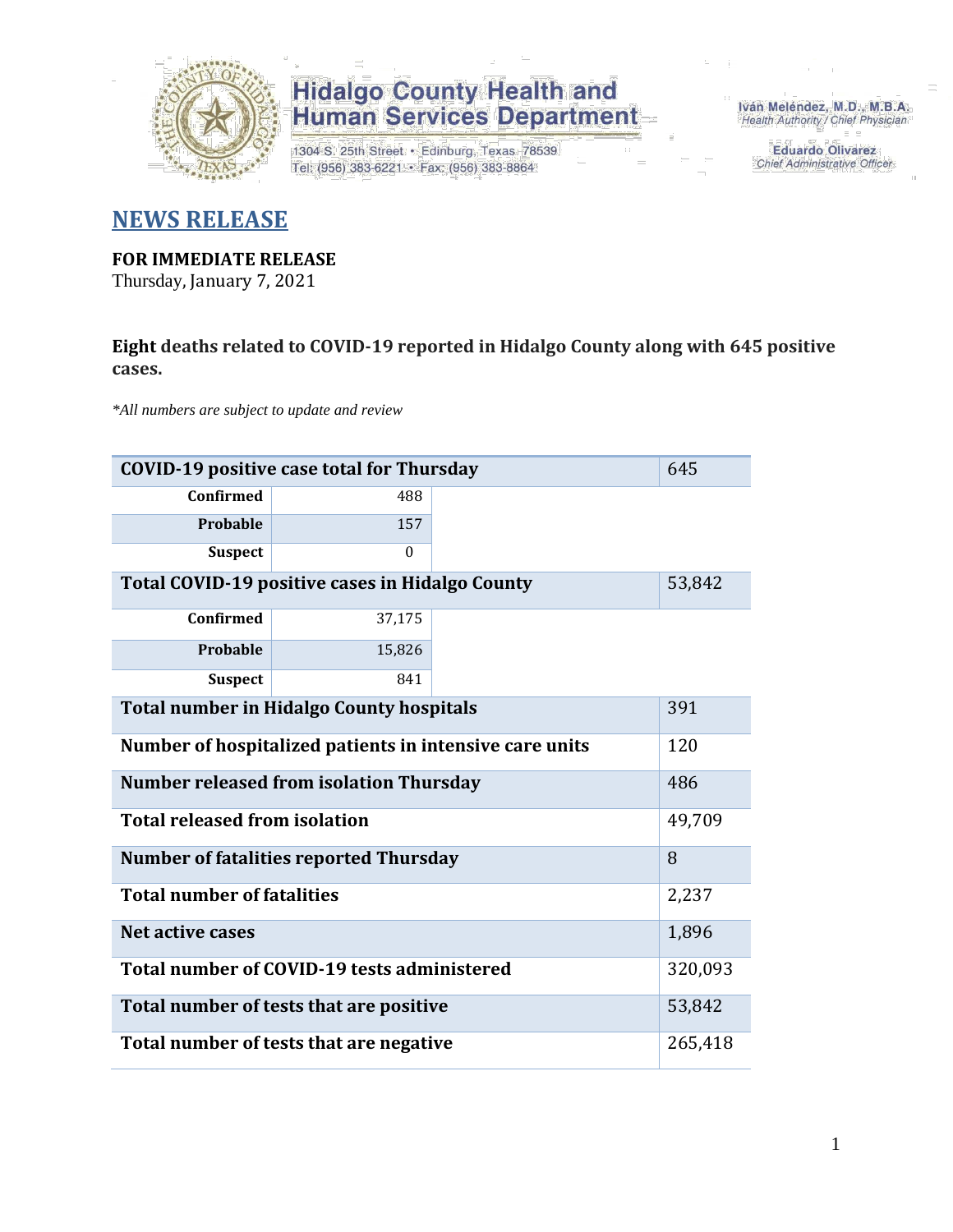

1304 S. 25th Street · Edinburg, Texas 78539 Tel: (956) 383-6221 · Fax: (956) 383-8864

Iván Meléndez, M.D., M.B.A. Health Authority / Chief Physician

> **Eduardo Olivarez** Chief Administrative Officer

*Hidalgo County uses the case status definition provided by the Texas Department of State Health Service's 2020 Epi Case Criteria Guide revised November 2020.*

- *1. Confirmed: A person who has tested positive through a molecular or PCR (oral or nasal swabs) test that looks for the presence of the virus's genetic material.*
- *2. Probable: A person who meets presumptive laboratory evidence through detection of COVID-19 by antigen test in a respiratory specimen.*
- *3. Suspect: A person who meets supported laboratory evidence through detection of specific antibodies in serum, plasma, whole body, and no prior history of being confirmed or probable case.*

*For more information of case status definition for COVID-19, please refer to:*

[https://www.dshs.state.tx.us/IDCU/investigation/epi-case-criteria-guide/2020-Epi-Case-Criteria-](https://www.dshs.state.tx.us/IDCU/investigation/epi-case-criteria-guide/2020-Epi-Case-Criteria-Guide.pdf)[Guide.pdf](https://www.dshs.state.tx.us/IDCU/investigation/epi-case-criteria-guide/2020-Epi-Case-Criteria-Guide.pdf)

The deaths include:

|   | Age   | Gender | <b>City</b> |
|---|-------|--------|-------------|
| 1 | $70+$ | Male   | Alamo       |
| 2 | 40s   | Male   | Donna       |
| 3 | 60s   | Male   | Edinburg    |
| 4 | $70+$ | Female | Edinburg    |
| 5 | 40s   | Male   | McAllen     |
| 6 | 50s   | Male   | Mission     |
| 7 | $70+$ | Female | Pharr       |
| 8 | 60s   | Female | Undisclosed |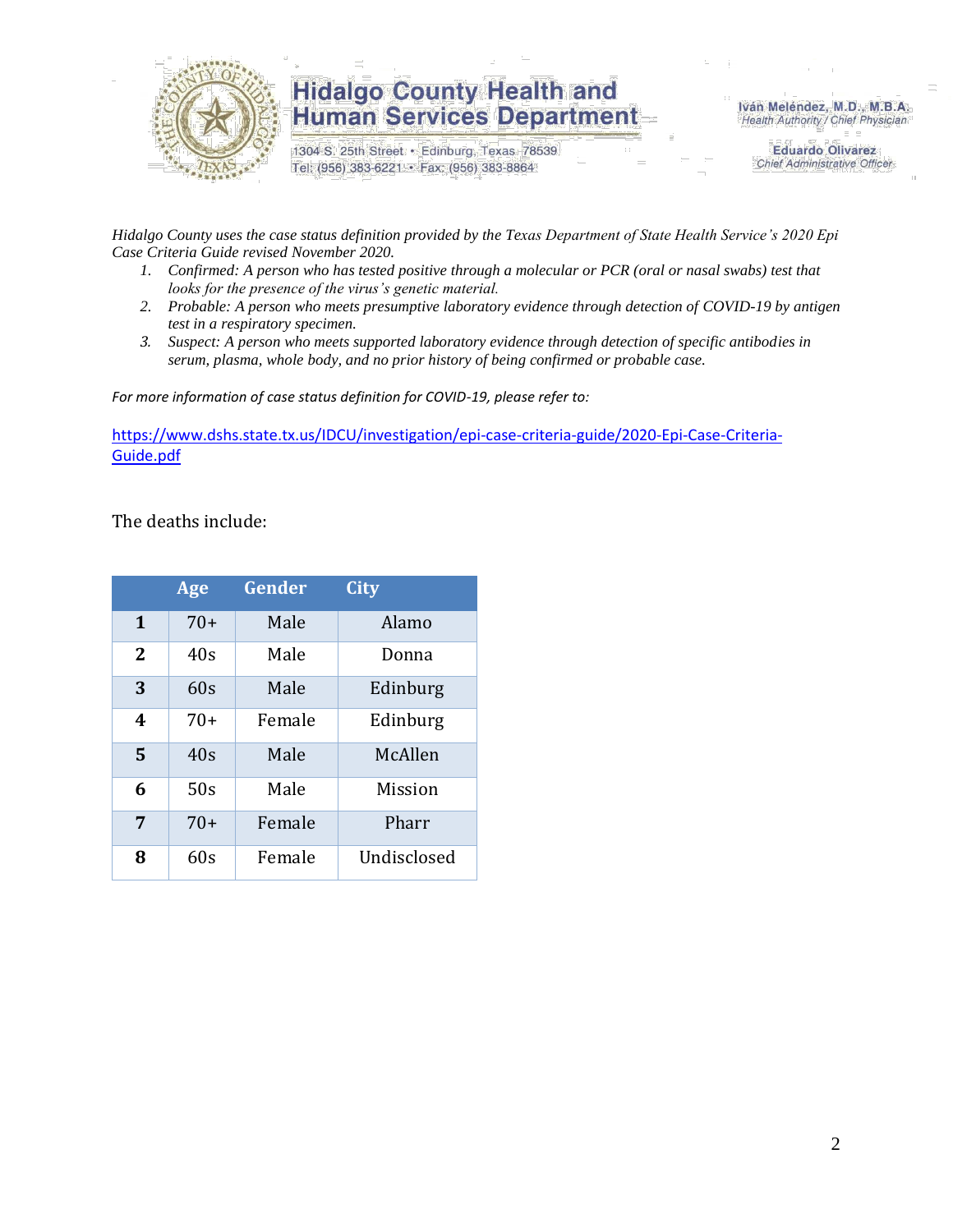

1304 S. 25th Street · Edinburg, Texas 78539 Tel: (956) 383-6221 · Fax: (956) 383-8864

Iván Meléndez, M.D., M.B.A.<br>Health Authority / Chief Physician

**Eduardo Olivarez** Chief Administrative Officer

Thursday, January 7, 2021 positive cases include:

|                  | Age<br>Range | Gender                  | <b>City</b> |     | Age<br>Range     | Gender                  | <b>City</b> |     | Age<br>Range | Gender         | <b>City</b> |
|------------------|--------------|-------------------------|-------------|-----|------------------|-------------------------|-------------|-----|--------------|----------------|-------------|
| $\mathbf{1}$     | $0 - 19$     | $\overline{\mathrm{F}}$ | Alamo       | 216 | 20s              | $\overline{\mathrm{F}}$ | McAllen     | 431 | 60s          | $\rm F$        | Mission     |
| $\mathbf{2}$     | $0 - 19$     | M                       | Alamo       | 217 | 20s              | $\mathbf M$             | McAllen     | 432 | $70+$        | M              | Mission     |
| 3                | $0 - 19$     | M                       | Alamo       | 218 | 20s              | $\rm F$                 | McAllen     | 433 | $70+$        | $\rm F$        | Mission     |
| $\boldsymbol{4}$ | $0 - 19$     | M                       | Alamo       | 219 | 20s              | $\mathbf M$             | McAllen     | 434 | $70+$        | M              | Mission     |
| 5                | $0 - 19$     | ${\bf F}$               | Alamo       | 220 | 20s              | $\rm F$                 | McAllen     | 435 | $70+$        | $\rm F$        | Mission     |
| 6                | $0 - 19$     | ${\bf F}$               | Alamo       | 221 | 20s              | $\mathbf M$             | McAllen     | 436 | $70+$        | $\overline{F}$ | Mission     |
| $\overline{7}$   | $0 - 19$     | ${\bf F}$               | Alamo       | 222 | 20s              | ${\bf F}$               | McAllen     | 437 | $0 - 19$     | M              | Pharr       |
| ${\bf 8}$        | 20s          | $\overline{\mathrm{F}}$ | Alamo       | 223 | $\overline{20s}$ | $\overline{F}$          | McAllen     | 438 | $0 - 19$     | $\mathbf M$    | Pharr       |
| 9                | 20s          | ${\bf F}$               | Alamo       | 224 | 20s              | $\rm F$                 | McAllen     | 439 | $0 - 19$     | $\mathbf M$    | Pharr       |
| 10               | 20s          | $\overline{F}$          | Alamo       | 225 | 20s              | $\mathbf M$             | McAllen     | 440 | $0 - 19$     | $\mathbf M$    | Pharr       |
| 11               | 20s          | ${\bf F}$               | Alamo       | 226 | 20s              | $\rm F$                 | McAllen     | 441 | $0 - 19$     | $\mathbf M$    | Pharr       |
| 12               | 20s          | $\mathbf M$             | Alamo       | 227 | 20s              | $\overline{F}$          | McAllen     | 442 | $0 - 19$     | $\rm F$        | Pharr       |
| 13               | 20s          | ${\bf F}$               | Alamo       | 228 | 20s              | $\overline{F}$          | McAllen     | 443 | $0 - 19$     | M              | Pharr       |
| 14               | 20s          | ${\bf F}$               | Alamo       | 229 | 20s              | M                       | McAllen     | 444 | $0 - 19$     | M              | Pharr       |
| 15               | 20s          | ${\bf F}$               | Alamo       | 230 | 30s              | $\mathbf M$             | McAllen     | 445 | 20s          | ${\bf F}$      | Pharr       |
| 16               | 20s          | $\mathbf M$             | Alamo       | 231 | 30s              | $\rm F$                 | McAllen     | 446 | 20s          | $\rm F$        | Pharr       |
| 17               | 30s          | ${\bf F}$               | Alamo       | 232 | 30s              | $\rm F$                 | McAllen     | 447 | 20s          | $\mathbf M$    | Pharr       |
| 18               | 40s          | $\rm F$                 | Alamo       | 233 | 30s              | $\rm F$                 | McAllen     | 448 | 20s          | $\rm F$        | Pharr       |
| 19               | 40s          | ${\bf F}$               | Alamo       | 234 | 30s              | $\mathbf M$             | McAllen     | 449 | 20s          | ${\bf F}$      | Pharr       |
| 20               | 50s          | ${\bf F}$               | Alamo       | 235 | 30s              | $\rm F$                 | McAllen     | 450 | 20s          | $\rm F$        | Pharr       |
| 21               | 50s          | $\overline{F}$          | Alamo       | 236 | 30s              | $\overline{F}$          | McAllen     | 451 | 20s          | $\overline{F}$ | Pharr       |
| 22               | 50s          | ${\bf F}$               | Alamo       | 237 | 30s              | M                       | McAllen     | 452 | 20s          | $\rm F$        | Pharr       |
| 23               | 50s          | $\overline{F}$          | Alamo       | 238 | 30s              | ${\bf F}$               | McAllen     | 453 | 20s          | $\overline{F}$ | Pharr       |
| 24               | 50s          | M                       | Alamo       | 239 | 30s              | $\mathbf F$             | McAllen     | 454 | 20s          | $\rm F$        | Pharr       |
| 25               | 50s          | $\mathbf M$             | Alamo       | 240 | 30s              | $\rm F$                 | McAllen     | 455 | 20s          | $\rm F$        | Pharr       |
| 26               | 50s          | ${\bf F}$               | Alamo       | 241 | 30s              | $\rm F$                 | McAllen     | 456 | 20s          | $\rm F$        | Pharr       |
| 27               | 60s          | ${\bf F}$               | Alamo       | 242 | 30s              | $\rm F$                 | McAllen     | 457 | 20s          | $\rm F$        | Pharr       |
| 28               | 60s          | $\mathbf M$             | Alamo       | 243 | 40s              | $\rm F$                 | McAllen     | 458 | 30s          | $\rm F$        | Pharr       |
| 29               | $70+$        | ${\bf F}$               | Alamo       | 244 | 40s              | $\rm F$                 | McAllen     | 459 | 30s          | $\rm F$        | Pharr       |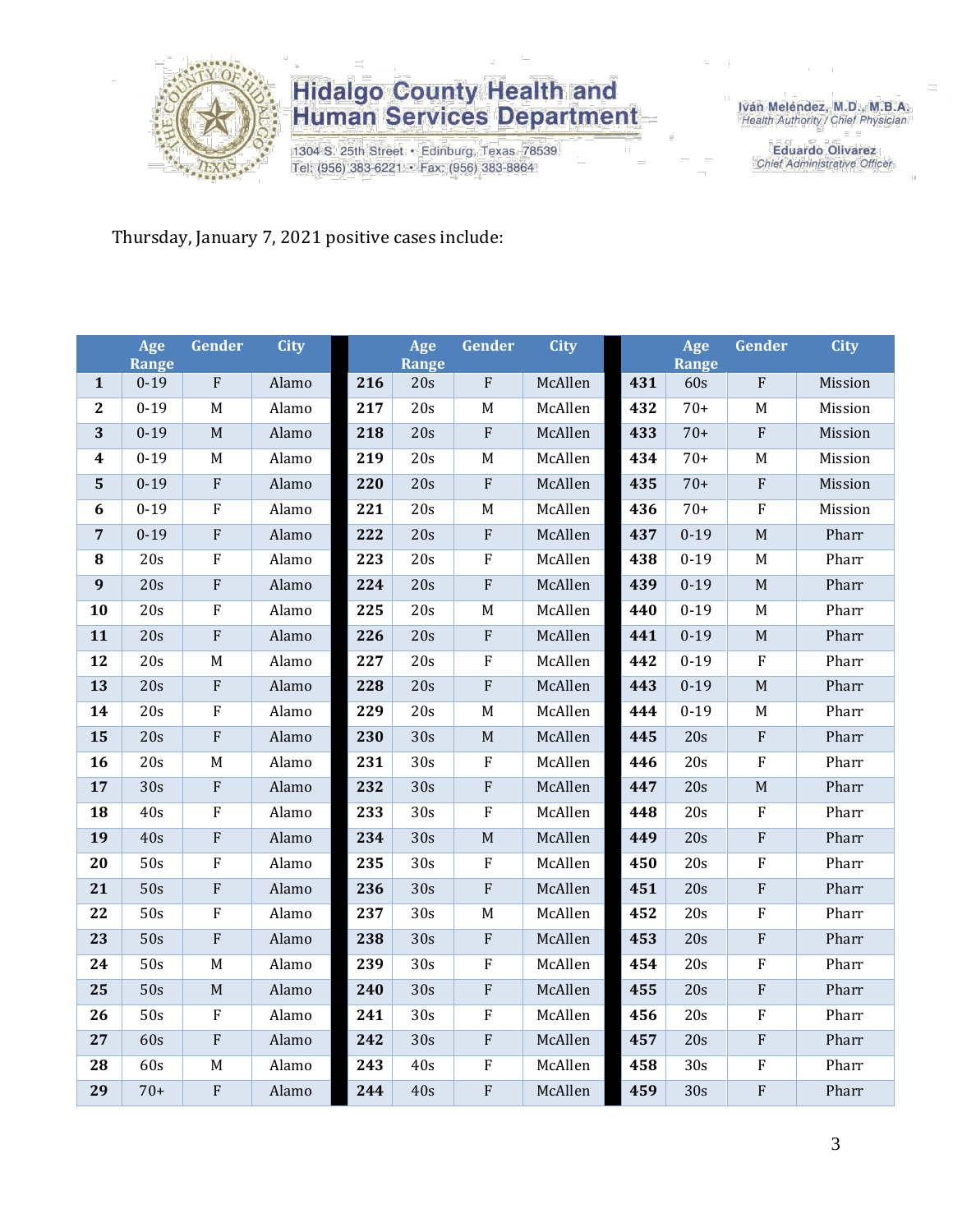

1304 S. 25th Street · Edinburg, Texas 78539 Tel: (956) 383-6221 · Fax: (956) 383-8864

Iván Meléndez, M.D., M.B.A.<br>Health Authority / Chief Physician

| 30 | $0 - 19$        | M                         | Alton | 245 | 40s | F           | McAllen | 460 | 30s      | ${\bf F}$                 | Pharr    |
|----|-----------------|---------------------------|-------|-----|-----|-------------|---------|-----|----------|---------------------------|----------|
| 31 | 20s             | $\mathbf M$               | Alton | 246 | 40s | ${\bf F}$   | McAllen | 461 | 30s      | $\mathbf M$               | Pharr    |
| 32 | 20s             | M                         | Alton | 247 | 40s | ${\bf F}$   | McAllen | 462 | 30s      | $\mathbf{F}$              | Pharr    |
| 33 | 40s             | ${\bf F}$                 | Alton | 248 | 40s | $\mathbf M$ | McAllen | 463 | 30s      | $\mathbf M$               | Pharr    |
| 34 | 40s             | ${\bf F}$                 | Alton | 249 | 40s | M           | McAllen | 464 | 30s      | M                         | Pharr    |
| 35 | 50s             | $\boldsymbol{\mathrm{F}}$ | Alton | 250 | 40s | ${\bf F}$   | McAllen | 465 | 30s      | M                         | Pharr    |
| 36 | 60s             | M                         | Alton | 251 | 40s | ${\bf F}$   | McAllen | 466 | 40s      | M                         | Pharr    |
| 37 | 60s             | $\boldsymbol{\mathrm{F}}$ | Alton | 252 | 40s | $\mathbf M$ | McAllen | 467 | 40s      | $\mathbf M$               | Pharr    |
| 38 | $0 - 19$        | $\rm F$                   | Donna | 253 | 40s | ${\bf F}$   | McAllen | 468 | 40s      | M                         | Pharr    |
| 39 | $0 - 19$        | $\boldsymbol{\mathrm{F}}$ | Donna | 254 | 40s | $\mathbf M$ | McAllen | 469 | 40s      | $\, {\bf F}$              | Pharr    |
| 40 | $0 - 19$        | $\mathbf F$               | Donna | 255 | 40s | M           | McAllen | 470 | 40s      | $\rm F$                   | Pharr    |
| 41 | $0 - 19$        | $\mathbf M$               | Donna | 256 | 40s | $\mathbf M$ | McAllen | 471 | 40s      | $\rm F$                   | Pharr    |
| 42 | $0 - 19$        | M                         | Donna | 257 | 40s | F           | McAllen | 472 | 40s      | $\rm F$                   | Pharr    |
| 43 | $0 - 19$        | $\rm F$                   | Donna | 258 | 40s | ${\bf F}$   | McAllen | 473 | 40s      | $\mathbf M$               | Pharr    |
| 44 | $0 - 19$        | ${\bf F}$                 | Donna | 259 | 40s | ${\bf F}$   | McAllen | 474 | 40s      | ${\bf F}$                 | Pharr    |
| 45 | 20s             | $\boldsymbol{\mathrm{F}}$ | Donna | 260 | 40s | ${\bf F}$   | McAllen | 475 | 40s      | M                         | Pharr    |
| 46 | 20s             | F                         | Donna | 261 | 40s | ${\bf F}$   | McAllen | 476 | 40s      | M                         | Pharr    |
| 47 | 20s             | ${\bf F}$                 | Donna | 262 | 40s | $\mathbf M$ | McAllen | 477 | 50s      | $\rm F$                   | Pharr    |
| 48 | 30s             | ${\bf F}$                 | Donna | 263 | 50s | M           | McAllen | 478 | 50s      | ${\bf F}$                 | Pharr    |
| 49 | 30s             | $\boldsymbol{\mathrm{F}}$ | Donna | 264 | 50s | $\mathbf M$ | McAllen | 479 | 50s      | $\rm F$                   | Pharr    |
| 50 | 30 <sub>s</sub> | ${\bf F}$                 | Donna | 265 | 50s | F           | McAllen | 480 | 50s      | M                         | Pharr    |
| 51 | 40s             | $\boldsymbol{\mathrm{F}}$ | Donna | 266 | 50s | $\mathbf M$ | McAllen | 481 | 50s      | $\rm F$                   | Pharr    |
| 52 | 40s             | ${\bf F}$                 | Donna | 267 | 50s | $\rm F$     | McAllen | 482 | 50s      | ${\bf F}$                 | Pharr    |
| 53 | 40s             | $\boldsymbol{\mathrm{F}}$ | Donna | 268 | 50s | ${\bf F}$   | McAllen | 483 | 60s      | $\mathbf M$               | Pharr    |
| 54 | 40s             | M                         | Donna | 269 | 50s | ${\bf F}$   | McAllen | 484 | 60s      | M                         | Pharr    |
| 55 | 40s             | $\rm F$                   | Donna | 270 | 50s | ${\bf F}$   | McAllen | 485 | 60s      | $\boldsymbol{\mathrm{F}}$ | Pharr    |
| 56 | 40s             | F                         | Donna | 271 | 50s | M           | McAllen | 486 | 60s      | $\rm F$                   | Pharr    |
| 57 | 40s             | $\mathbf M$               | Donna | 272 | 50s | ${\bf F}$   | McAllen | 487 | 60s      | ${\bf F}$                 | Pharr    |
| 58 | 50s             | M                         | Donna | 273 | 50s | F           | McAllen | 488 | 60s      | M                         | Pharr    |
| 59 | 50s             | $\rm F$                   | Donna | 274 | 50s | $\mathbf M$ | McAllen | 489 | $70+$    | $\mathbf{F}$              | Pharr    |
| 60 | 50s             | F                         | Donna | 275 | 50s | M           | McAllen | 490 | $70+$    | $\mathbf{F}$              | Pharr    |
| 61 | 50s             | M                         | Donna | 276 | 50s | $\mathbf M$ | McAllen | 491 | $70+$    | $\mathbf{F}$              | Pharr    |
| 62 | 60s             | $\rm F$                   | Donna | 277 | 50s | ${\bf F}$   | McAllen | 492 | $70+$    | M                         | Pharr    |
| 63 | 60s             | $\mathbf{F}$              | Donna | 278 | 50s | $\mathbf M$ | McAllen | 493 | $70+$    | $M_{\odot}$               | Pharr    |
| 64 | 60s             | M                         | Donna | 279 | 50s | F           | McAllen | 494 | $70+$    | M                         | Pharr    |
| 65 | $70+$           | $\mathbf M$               | Donna | 280 | 60s | $\mathbf M$ | McAllen | 495 | $0 - 19$ | $\rm F$                   | San Juan |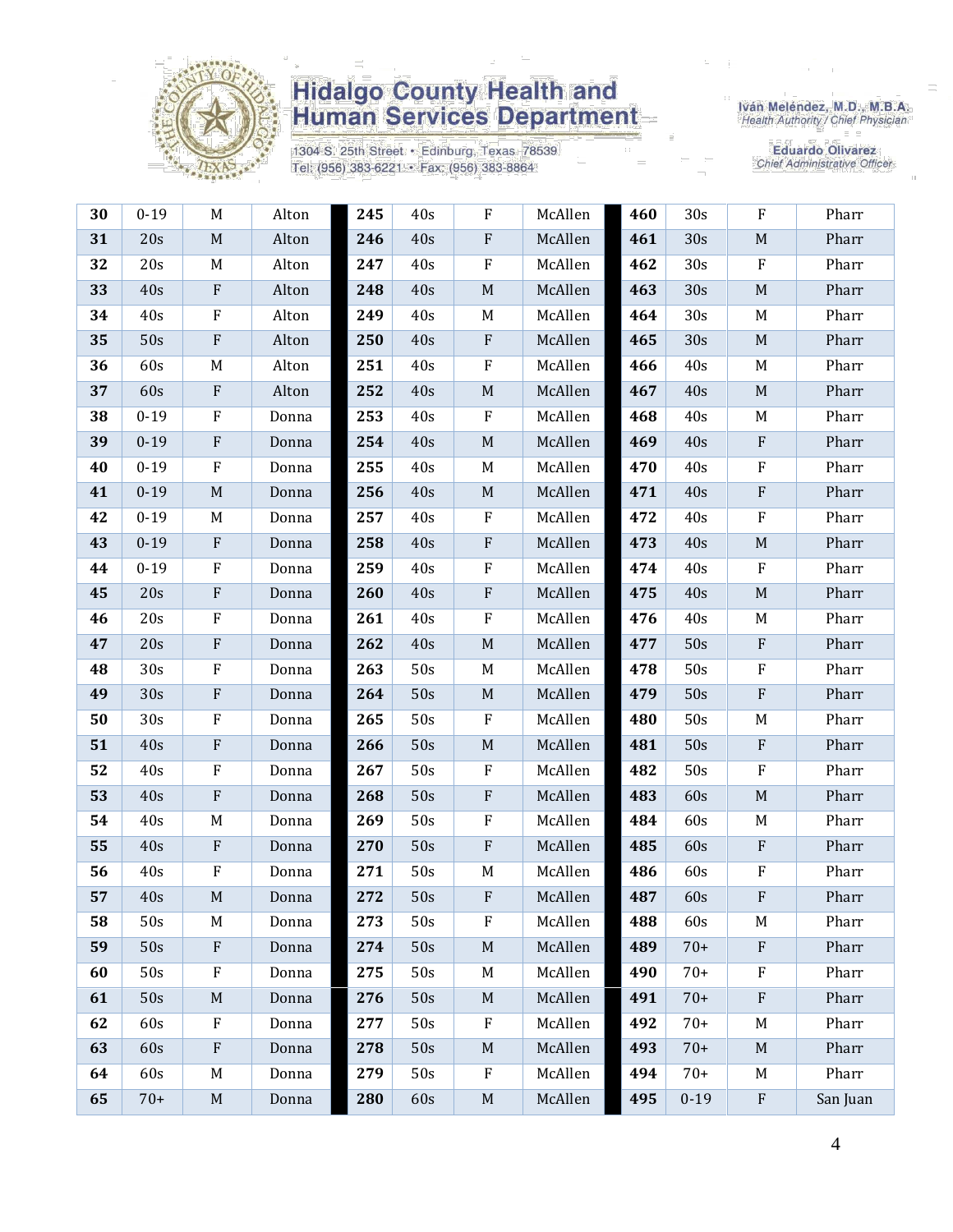

1304 S. 25th Street · Edinburg, Texas 78539 Tel: (956) 383-6221 · Fax: (956) 383-8864

Iván Meléndez, M.D., M.B.A.<br>Health Authority / Chief Physician

| 66         | $70+$    | $\mathbf M$               | Donna    | 281 | 60s      | $\rm F$                   | McAllen  | 496 | $0 - 19$ | $\rm F$                   | San Juan |
|------------|----------|---------------------------|----------|-----|----------|---------------------------|----------|-----|----------|---------------------------|----------|
| 67         | $0 - 19$ | $\mathbf M$               | Edinburg | 282 | 60s      | $\mathbf M$               | McAllen  | 497 | $0 - 19$ | $\mathbf M$               | San Juan |
| 68         | $0 - 19$ | F                         | Edinburg | 283 | 60s      | M                         | McAllen  | 498 | $0 - 19$ | M                         | San Juan |
| 69         | $0 - 19$ | ${\bf F}$                 | Edinburg | 284 | 60s      | $\boldsymbol{\mathrm{F}}$ | McAllen  | 499 | $0 - 19$ | $\mathbf M$               | San Juan |
| 70         | $0 - 19$ | M                         | Edinburg | 285 | 60s      | ${\bf F}$                 | McAllen  | 500 | $0 - 19$ | M                         | San Juan |
| 71         | $0 - 19$ | $\boldsymbol{\mathrm{F}}$ | Edinburg | 286 | 60s      | ${\bf F}$                 | McAllen  | 501 | $0 - 19$ | $\mathbf M$               | San Juan |
| 72         | $0 - 19$ | $\rm F$                   | Edinburg | 287 | 60s      | $\mathbf M$               | McAllen  | 502 | $0 - 19$ | M                         | San Juan |
| 73         | $0 - 19$ | $\mathbf M$               | Edinburg | 288 | 60s      | ${\bf F}$                 | McAllen  | 503 | $0 - 19$ | $\rm F$                   | San Juan |
| 74         | $0 - 19$ | M                         | Edinburg | 289 | 60s      | $M_{\odot}$               | McAllen  | 504 | $0 - 19$ | $\mathbf M$               | San Juan |
| 75         | $0 - 19$ | $\mathbf M$               | Edinburg | 290 | 60s      | $\mathbf M$               | McAllen  | 505 | $0 - 19$ | $\mathbf M$               | San Juan |
| 76         | $0 - 19$ | M                         | Edinburg | 291 | 60s      | ${\bf F}$                 | McAllen  | 506 | $0 - 19$ | M                         | San Juan |
| ${\bf 77}$ | $0 - 19$ | $\mathbf M$               | Edinburg | 292 | 60s      | $\mathbf M$               | McAllen  | 507 | $0 - 19$ | $\rm F$                   | San Juan |
| 78         | $0 - 19$ | $\mathbf{F}$              | Edinburg | 293 | 60s      | F                         | McAllen  | 508 | $0 - 19$ | M                         | San Juan |
| 79         | $0 - 19$ | $\rm F$                   | Edinburg | 294 | 60s      | $\mathbf M$               | McAllen  | 509 | 20s      | $\mathbf M$               | San Juan |
| 80         | $0 - 19$ | M                         | Edinburg | 295 | $70+$    | $\mathbf M$               | McAllen  | 510 | 20s      | $\rm F$                   | San Juan |
| 81         | $0 - 19$ | $\boldsymbol{\mathrm{F}}$ | Edinburg | 296 | $70+$    | ${\bf F}$                 | McAllen  | 511 | 20s      | $\mathbf M$               | San Juan |
| 82         | $0 - 19$ | M                         | Edinburg | 297 | $70+$    | ${\bf F}$                 | McAllen  | 512 | 20s      | $\rm F$                   | San Juan |
| 83         | $0 - 19$ | $\rm F$                   | Edinburg | 298 | $70+$    | ${\bf F}$                 | McAllen  | 513 | 20s      | $\rm F$                   | San Juan |
| 84         | $0 - 19$ | ${\bf F}$                 | Edinburg | 299 | $70+$    | $\mathbf M$               | McAllen  | 514 | 20s      | M                         | San Juan |
| 85         | $0 - 19$ | $\rm F$                   | Edinburg | 300 | $0 - 19$ | ${\bf F}$                 | Mercedes | 515 | 30s      | $\rm F$                   | San Juan |
| 86         | $0 - 19$ | M                         | Edinburg | 301 | $0 - 19$ | ${\bf F}$                 | Mercedes | 516 | 30s      | $\rm F$                   | San Juan |
| 87         | $0 - 19$ | $\mathbf M$               | Edinburg | 302 | $0 - 19$ | $\mathbf M$               | Mercedes | 517 | 30s      | $\rm F$                   | San Juan |
| 88         | $0 - 19$ | ${\bf F}$                 | Edinburg | 303 | $0 - 19$ | $\rm F$                   | Mercedes | 518 | 30s      | $\mathbf M$               | San Juan |
| 89         | $0 - 19$ | $\rm F$                   | Edinburg | 304 | $0 - 19$ | ${\bf F}$                 | Mercedes | 519 | 30s      | $\mathbf{F}$              | San Juan |
| 90         | $0 - 19$ | ${\bf F}$                 | Edinburg | 305 | $0 - 19$ | $\mathbf M$               | Mercedes | 520 | 30s      | M                         | San Juan |
| 91         | $0 - 19$ | $\mathbf M$               | Edinburg | 306 | 20s      | $\mathbf M$               | Mercedes | 521 | 30s      | $\mathbf M$               | San Juan |
| 92         | $0 - 19$ | M                         | Edinburg | 307 | 20s      | F                         | Mercedes | 522 | 30s      | $\mathbf F$               | San Juan |
| 93         | $0 - 19$ | $\mathbf M$               | Edinburg | 308 | 20s      | ${\bf F}$                 | Mercedes | 523 | 30s      | $\mathbf M$               | San Juan |
| 94         | 20s      | M                         | Edinburg | 309 | 20s      | ${\bf F}$                 | Mercedes | 524 | 40s      | $\rm F$                   | San Juan |
| 95         | 20s      | $\mathbf M$               | Edinburg | 310 | 20s      | ${\bf F}$                 | Mercedes | 525 | 40s      | $\mathbf M$               | San Juan |
| 96         | 20s      | ${\bf F}$                 | Edinburg | 311 | 20s      | $\mathbf M$               | Mercedes | 526 | 40s      | M                         | San Juan |
| 97         | 20s      | $\rm F$                   | Edinburg | 312 | 20s      | $\mathbf M$               | Mercedes | 527 | 40s      | $\rm F$                   | San Juan |
| 98         | 20s      | M                         | Edinburg | 313 | 30s      | M                         | Mercedes | 528 | 40s      | M                         | San Juan |
| 99         | 20s      | $\mathbf M$               | Edinburg | 314 | 30s      | $\mathbf M$               | Mercedes | 529 | 40s      | $\mathbf M$               | San Juan |
| 100        | 20s      | M                         | Edinburg | 315 | 40s      | ${\bf F}$                 | Mercedes | 530 | 40s      | $\mathbf F$               | San Juan |
| 101        | 20s      | $\mathbf M$               | Edinburg | 316 | 40s      | ${\bf F}$                 | Mercedes | 531 | 50s      | $\boldsymbol{\mathrm{F}}$ | San Juan |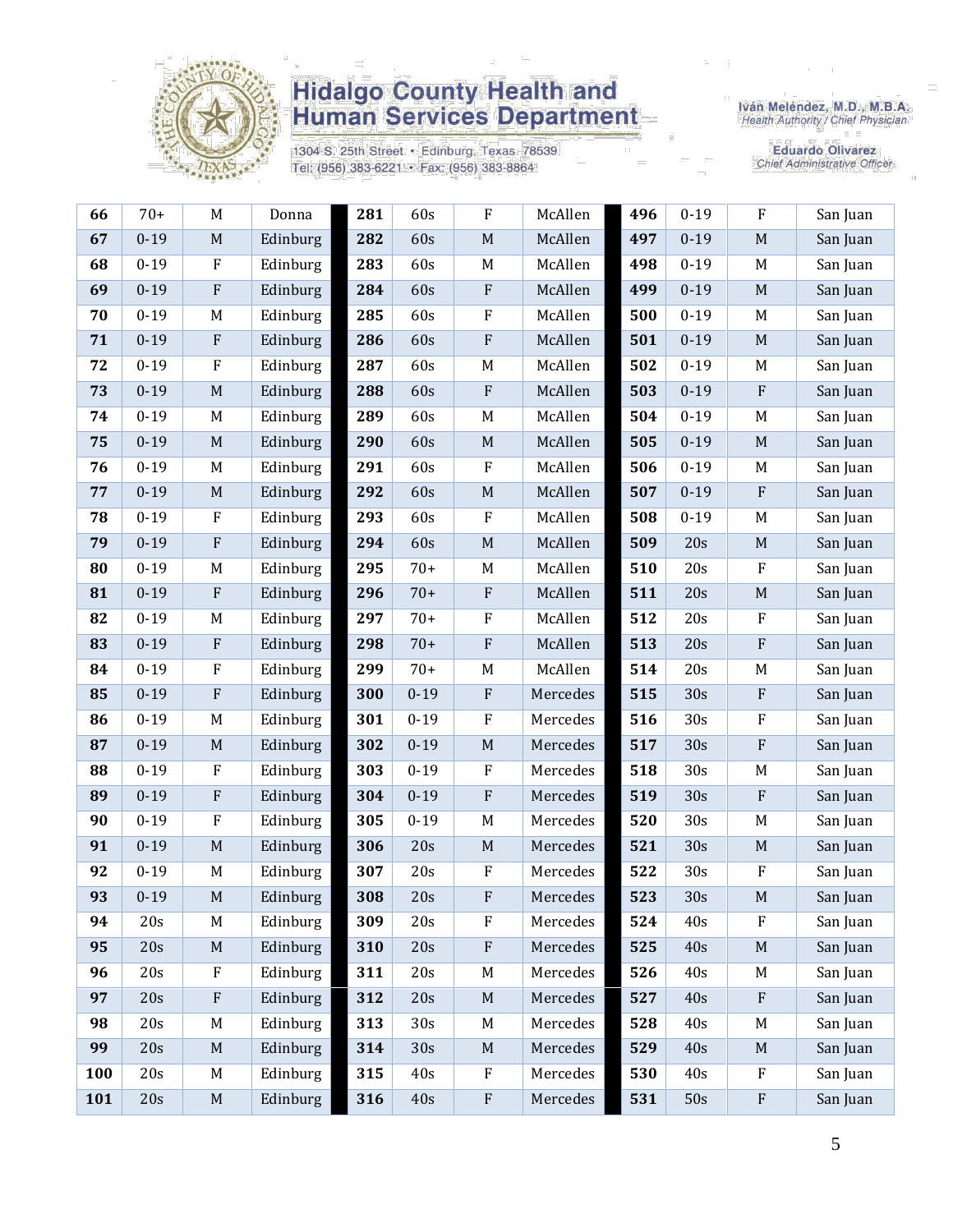

1304 S. 25th Street · Edinburg, Texas 78539 Tel: (956) 383-6221 · Fax: (956) 383-8864

Iván Meléndez, M.D., M.B.A.<br>Health Authority / Chief Physician

| 102 | 20s | M                         | Edinburg | 317 | 50s      | M                         | Mercedes | 532 | 50s      | $\rm F$      | San Juan    |
|-----|-----|---------------------------|----------|-----|----------|---------------------------|----------|-----|----------|--------------|-------------|
| 103 | 20s | ${\bf F}$                 | Edinburg | 318 | 50s      | $\rm F$                   | Mercedes | 533 | 50s      | ${\bf F}$    | San Juan    |
| 104 | 20s | M                         | Edinburg | 319 | 50s      | M                         | Mercedes | 534 | 50s      | $\rm F$      | San Juan    |
| 105 | 20s | $\mathbf M$               | Edinburg | 320 | 50s      | $\mathbf M$               | Mercedes | 535 | 50s      | $\mathbf M$  | San Juan    |
| 106 | 20s | ${\bf F}$                 | Edinburg | 321 | 50s      | ${\bf F}$                 | Mercedes | 536 | 60s      | $\rm F$      | San Juan    |
| 107 | 20s | ${\bf F}$                 | Edinburg | 322 | 60s      | $\rm F$                   | Mercedes | 537 | 60s      | $\mathbf M$  | San Juan    |
| 108 | 20s | ${\bf F}$                 | Edinburg | 323 | $70+$    | $\rm F$                   | Mercedes | 538 | $70+$    | $\mathbf M$  | San Juan    |
| 109 | 20s | ${\bf F}$                 | Edinburg | 324 | $70+$    | $\mathbf M$               | Mercedes | 539 | $70+$    | $\mathbf{F}$ | San Juan    |
| 110 | 20s | ${\bf F}$                 | Edinburg | 325 | $70+$    | M                         | Mercedes | 540 | $70+$    | M            | San Juan    |
| 111 | 20s | ${\bf F}$                 | Edinburg | 326 | $0 - 19$ | $\mathbf M$               | Mission  | 541 | $0 - 19$ | $\mathbf{F}$ | Undisclosed |
| 112 | 20s | M                         | Edinburg | 327 | $0 - 19$ | $M_{\rm}$                 | Mission  | 542 | $0 - 19$ | ${\bf F}$    | Undisclosed |
| 113 | 20s | $\boldsymbol{\mathrm{F}}$ | Edinburg | 328 | $0 - 19$ | $\rm F$                   | Mission  | 543 | $0 - 19$ | ${\bf F}$    | Undisclosed |
| 114 | 20s | M                         | Edinburg | 329 | $0 - 19$ | $\mathbf{F}$              | Mission  | 544 | $0 - 19$ | M            | Undisclosed |
| 115 | 20s | ${\bf F}$                 | Edinburg | 330 | $0 - 19$ | $\rm F$                   | Mission  | 545 | $0 - 19$ | ${\bf F}$    | Undisclosed |
| 116 | 20s | M                         | Edinburg | 331 | $0 - 19$ | $\rm F$                   | Mission  | 546 | $0 - 19$ | M            | Undisclosed |
| 117 | 20s | $\boldsymbol{\mathrm{F}}$ | Edinburg | 332 | $0 - 19$ | $\rm F$                   | Mission  | 547 | $0 - 19$ | $\mathbf{F}$ | Undisclosed |
| 118 | 20s | ${\bf F}$                 | Edinburg | 333 | $0 - 19$ | $\rm F$                   | Mission  | 548 | $0 - 19$ | $\rm F$      | Undisclosed |
| 119 | 20s | $\mathbf M$               | Edinburg | 334 | $0 - 19$ | ${\bf F}$                 | Mission  | 549 | $0 - 19$ | $\mathbf M$  | Undisclosed |
| 120 | 20s | ${\bf F}$                 | Edinburg | 335 | $0 - 19$ | M                         | Mission  | 550 | $0 - 19$ | M            | Undisclosed |
| 121 | 20s | $\mathbf M$               | Edinburg | 336 | $0 - 19$ | $\mathbf M$               | Mission  | 551 | 20s      | $\mathbf M$  | Undisclosed |
| 122 | 20s | ${\bf F}$                 | Edinburg | 337 | $0 - 19$ | $M_{\rm}$                 | Mission  | 552 | 20s      | ${\bf F}$    | Undisclosed |
| 123 | 30s | $\mathbf M$               | Edinburg | 338 | $0 - 19$ | $\mathbf M$               | Mission  | 553 | 20s      | $\mathbf M$  | Undisclosed |
| 124 | 30s | M                         | Edinburg | 339 | $0 - 19$ | M                         | Mission  | 554 | 20s      | M            | Undisclosed |
| 125 | 30s | $\mathbf M$               | Edinburg | 340 | $0 - 19$ | $\mathbf{F}$              | Mission  | 555 | 20s      | ${\bf F}$    | Undisclosed |
| 126 | 30s | M                         | Edinburg | 341 | $0 - 19$ | M                         | Mission  | 556 | 20s      | M            | Undisclosed |
| 127 | 30s | $\mathbf M$               | Edinburg | 342 | $0 - 19$ | $\rm F$                   | Mission  | 557 | 20s      | ${\bf F}$    | Undisclosed |
| 128 | 30s | M                         | Edinburg | 343 | $0 - 19$ | $\boldsymbol{\mathrm{F}}$ | Mission  | 558 | 20s      | F            | Undisclosed |
| 129 | 30s | $\mathbf M$               | Edinburg | 344 | $0 - 19$ | ${\bf F}$                 | Mission  | 559 | 20s      | $\rm F$      | Undisclosed |
| 130 | 30s | F                         | Edinburg | 345 | $0 - 19$ | M                         | Mission  | 560 | 20s      | $\rm F$      | Undisclosed |
| 131 | 30s | $\mathbf M$               | Edinburg | 346 | $0 - 19$ | $\rm F$                   | Mission  | 561 | 30s      | $\rm F$      | Undisclosed |
| 132 | 30s | $\mathbf M$               | Edinburg | 347 | $0 - 19$ | ${\bf F}$                 | Mission  | 562 | 30s      | M            | Undisclosed |
| 133 | 30s | ${\bf F}$                 | Edinburg | 348 | $0 - 19$ | $\mathbf M$               | Mission  | 563 | 30s      | $\mathbf M$  | Undisclosed |
| 134 | 30s | $\rm F$                   | Edinburg | 349 | $0 - 19$ | $\rm F$                   | Mission  | 564 | 30s      | $\rm F$      | Undisclosed |
| 135 | 30s | ${\bf F}$                 | Edinburg | 350 | 20s      | $\rm F$                   | Mission  | 565 | 30s      | $\mathbf M$  | Undisclosed |
| 136 | 30s | M                         | Edinburg | 351 | 20s      | $\rm F$                   | Mission  | 566 | 40s      | M            | Undisclosed |
| 137 | 30s | $\mathbf M$               | Edinburg | 352 | 20s      | $\mathbf M$               | Mission  | 567 | 40s      | $\mathbf M$  | Undisclosed |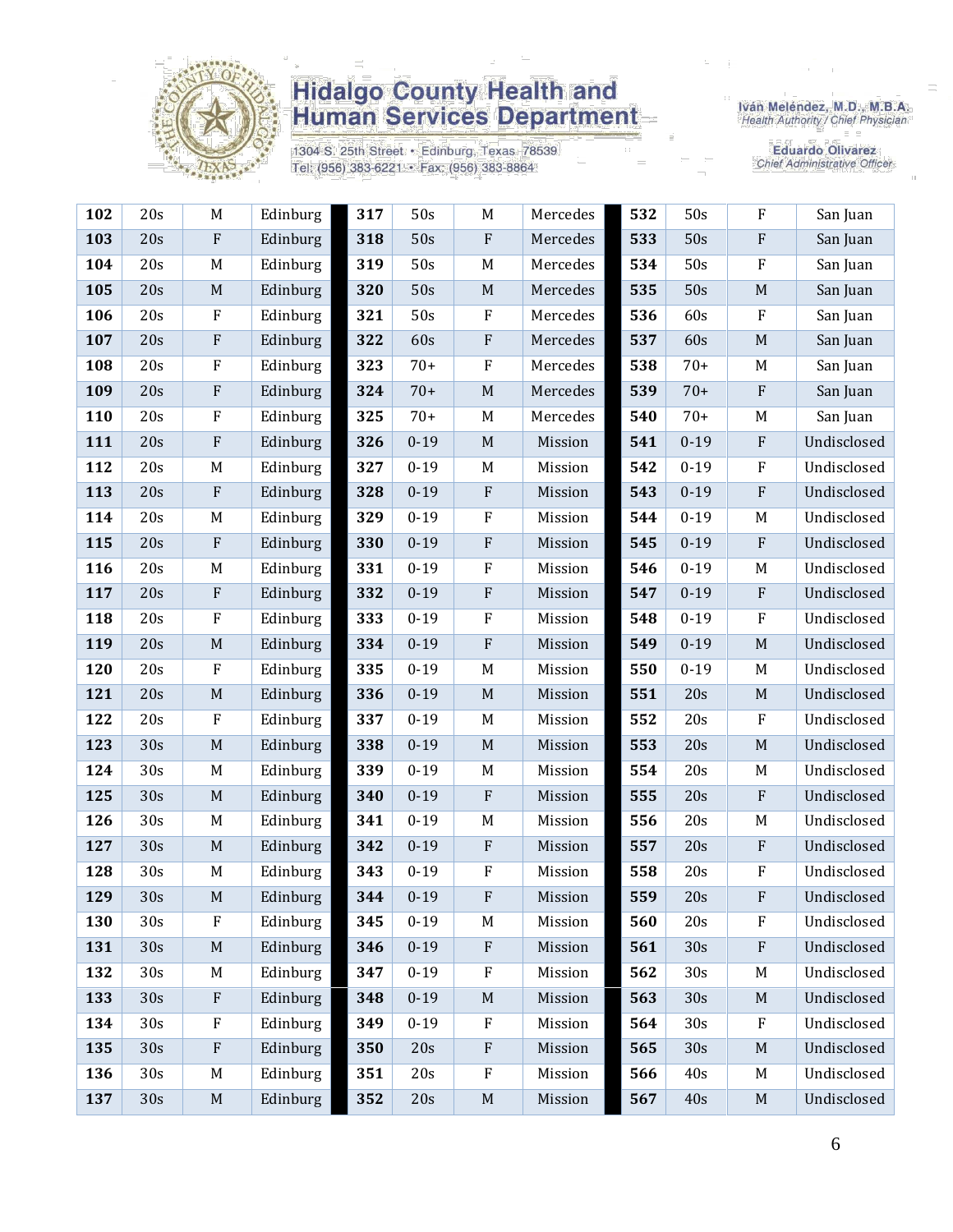

1304 S. 25th Street · Edinburg, Texas 78539 Tel: (956) 383-6221 · Fax: (956) 383-8864

Iván Meléndez, M.D., M.B.A.<br>Health Authority / Chief Physician

| 138 | 40s | M                         | Edinburg | 353 | 20s | M                         | Mission | 568 | 40s      | $\rm F$      | Undisclosed |
|-----|-----|---------------------------|----------|-----|-----|---------------------------|---------|-----|----------|--------------|-------------|
| 139 | 40s | ${\bf F}$                 | Edinburg | 354 | 20s | $\mathbf M$               | Mission | 569 | 50s      | $\mathbf M$  | Undisclosed |
| 140 | 40s | M                         | Edinburg | 355 | 20s | M                         | Mission | 570 | 50s      | M            | Undisclosed |
| 141 | 40s | $\mathbf M$               | Edinburg | 356 | 20s | $\boldsymbol{\mathrm{F}}$ | Mission | 571 | 50s      | ${\bf F}$    | Undisclosed |
| 142 | 40s | ${\bf F}$                 | Edinburg | 357 | 20s | $\rm F$                   | Mission | 572 | 50s      | M            | Undisclosed |
| 143 | 40s | ${\bf F}$                 | Edinburg | 358 | 20s | $\mathbf M$               | Mission | 573 | 50s      | ${\bf F}$    | Undisclosed |
| 144 | 40s | F                         | Edinburg | 359 | 20s | $\mathbf{F}$              | Mission | 574 | 50s      | $\rm F$      | Undisclosed |
| 145 | 40s | ${\bf F}$                 | Edinburg | 360 | 20s | $\mathbf M$               | Mission | 575 | 50s      | $\mathbf M$  | Undisclosed |
| 146 | 40s | M                         | Edinburg | 361 | 20s | $\rm F$                   | Mission | 576 | 60s      | M            | Undisclosed |
| 147 | 40s | $\mathbf M$               | Edinburg | 362 | 20s | ${\bf F}$                 | Mission | 577 | 60s      | $\mathbf{F}$ | Undisclosed |
| 148 | 40s | $\rm F$                   | Edinburg | 363 | 20s | M                         | Mission | 578 | 60s      | $\rm F$      | Undisclosed |
| 149 | 40s | $\mathbf M$               | Edinburg | 364 | 20s | $\mathbf M$               | Mission | 579 | 60s      | $\mathbf M$  | Undisclosed |
| 150 | 40s | M                         | Edinburg | 365 | 20s | $\mathbf{F}$              | Mission | 580 | $70+$    | $\rm F$      | Undisclosed |
| 151 | 40s | $\mathbf M$               | Edinburg | 366 | 20s | $\rm F$                   | Mission | 581 | $70+$    | M            | Undisclosed |
| 152 | 40s | M                         | Edinburg | 367 | 20s | $\rm F$                   | Mission | 582 | $70+$    | M            | Undisclosed |
| 153 | 40s | $\boldsymbol{\mathrm{F}}$ | Edinburg | 368 | 20s | $\mathbf M$               | Mission | 583 | $70+$    | $\mathbf M$  | Undisclosed |
| 154 | 40s | $\rm F$                   | Edinburg | 369 | 20s | M                         | Mission | 584 | $70+$    | M            | Undisclosed |
| 155 | 40s | $\mathbf M$               | Edinburg | 370 | 20s | $\mathbf M$               | Mission | 585 | $70+$    | $\mathbf M$  | Undisclosed |
| 156 | 40s | ${\bf F}$                 | Edinburg | 371 | 30s | M                         | Mission | 586 | $0 - 19$ | M            | Weslaco     |
| 157 | 40s | ${\bf F}$                 | Edinburg | 372 | 30s | $\ensuremath{\mathrm{U}}$ | Mission | 587 | $0 - 19$ | ${\bf F}$    | Weslaco     |
| 158 | 40s | F                         | Edinburg | 373 | 30s | ${\bf F}$                 | Mission | 588 | $0 - 19$ | ${\bf F}$    | Weslaco     |
| 159 | 50s | $\mathbf M$               | Edinburg | 374 | 30s | ${\bf F}$                 | Mission | 589 | $0 - 19$ | ${\bf F}$    | Weslaco     |
| 160 | 50s | M                         | Edinburg | 375 | 30s | ${\bf F}$                 | Mission | 590 | $0 - 19$ | M            | Weslaco     |
| 161 | 50s | $\mathbf M$               | Edinburg | 376 | 30s | $\rm F$                   | Mission | 591 | $0 - 19$ | $\mathbf M$  | Weslaco     |
| 162 | 50s | ${\bf F}$                 | Edinburg | 377 | 30s | $\mathbf M$               | Mission | 592 | $0 - 19$ | ${\bf F}$    | Weslaco     |
| 163 | 50s | ${\bf F}$                 | Edinburg | 378 | 30s | $\mathbf M$               | Mission | 593 | $0 - 19$ | ${\bf F}$    | Weslaco     |
| 164 | 50s | F                         | Edinburg | 379 | 30s | M                         | Mission | 594 | $0 - 19$ | $\rm F$      | Weslaco     |
| 165 | 50s | F                         | Edinburg | 380 | 30s | ${\bf F}$                 | Mission | 595 | $0 - 19$ | ${\bf F}$    | Weslaco     |
| 166 | 50s | ${\bf F}$                 | Edinburg | 381 | 30s | M                         | Mission | 596 | $0 - 19$ | F            | Weslaco     |
| 167 | 50s | $\boldsymbol{\mathrm{F}}$ | Edinburg | 382 | 30s | $\rm F$                   | Mission | 597 | $0 - 19$ | M            | Weslaco     |
| 168 | 50s | ${\bf F}$                 | Edinburg | 383 | 30s | M                         | Mission | 598 | $0 - 19$ | M            | Weslaco     |
| 169 | 50s | $\mathbf M$               | Edinburg | 384 | 30s | $\mathbf M$               | Mission | 599 | $0 - 19$ | $\mathbf M$  | Weslaco     |
| 170 | 50s | $\rm F$                   | Edinburg | 385 | 30s | $\rm F$                   | Mission | 600 | $0 - 19$ | $\rm F$      | Weslaco     |
| 171 | 50s | ${\bf F}$                 | Edinburg | 386 | 30s | ${\bf F}$                 | Mission | 601 | $0 - 19$ | $\rm F$      | Weslaco     |
| 172 | 50s | M                         | Edinburg | 387 | 30s | $\boldsymbol{\mathrm{F}}$ | Mission | 602 | $0 - 19$ | M            | Weslaco     |
| 173 | 50s | $\mathbf M$               | Edinburg | 388 | 30s | $\rm F$                   | Mission | 603 | $0 - 19$ | $\mathbf M$  | Weslaco     |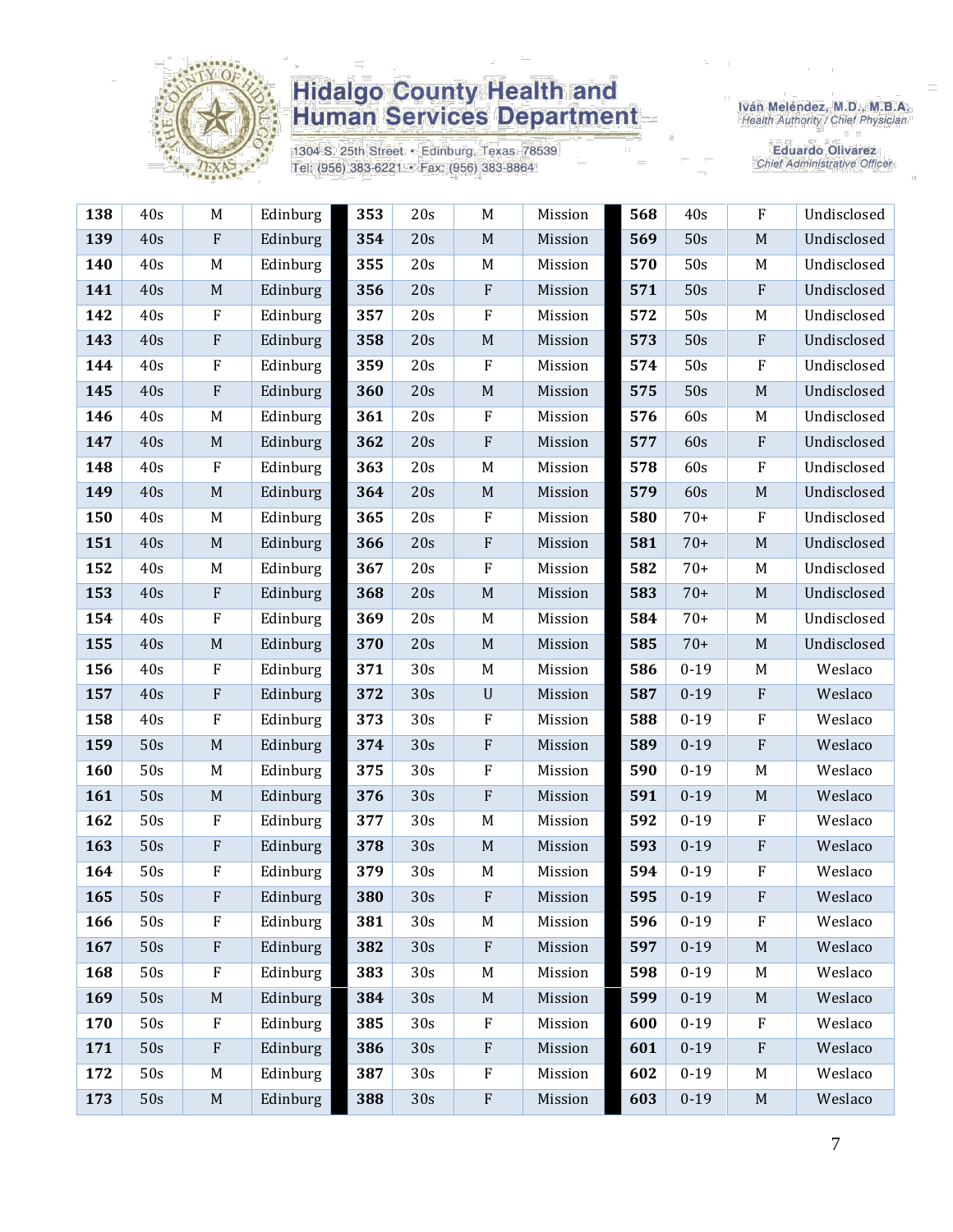

1304 S. 25th Street · Edinburg, Texas 78539 Tel: (956) 383-6221 · Fax: (956) 383-8864

Iván Meléndez, M.D., M.B.A.<br>Health Authority / Chief Physician

| 174 | 50s      | $\mathbf M$ | Edinburg | 389 | 40s | $\rm F$                   | Mission | 604 | $0 - 19$ | M           | Weslaco |
|-----|----------|-------------|----------|-----|-----|---------------------------|---------|-----|----------|-------------|---------|
| 175 | 50s      | ${\bf F}$   | Edinburg | 390 | 40s | $\rm F$                   | Mission | 605 | 20s      | $\rm F$     | Weslaco |
| 176 | 50s      | $\rm F$     | Edinburg | 391 | 40s | M                         | Mission | 606 | 20s      | ${\bf F}$   | Weslaco |
| 177 | 60s      | $\mathbf M$ | Edinburg | 392 | 40s | $\rm F$                   | Mission | 607 | 20s      | M           | Weslaco |
| 178 | 60s      | M           | Edinburg | 393 | 40s | $\mathbf M$               | Mission | 608 | 20s      | ${\bf F}$   | Weslaco |
| 179 | 60s      | $\rm F$     | Edinburg | 394 | 40s | $\rm F$                   | Mission | 609 | 20s      | $\mathbf M$ | Weslaco |
| 180 | 60s      | M           | Edinburg | 395 | 40s | $\rm F$                   | Mission | 610 | 20s      | M           | Weslaco |
| 181 | 60s      | ${\bf F}$   | Edinburg | 396 | 40s | $\mathbf M$               | Mission | 611 | 20s      | $\mathbf M$ | Weslaco |
| 182 | 60s      | $\mathbf M$ | Edinburg | 397 | 40s | $\rm F$                   | Mission | 612 | 20s      | M           | Weslaco |
| 183 | 60s      | $\mathbf M$ | Edinburg | 398 | 40s | $\rm F$                   | Mission | 613 | 20s      | ${\bf F}$   | Weslaco |
| 184 | 60s      | M           | Edinburg | 399 | 40s | $\rm F$                   | Mission | 614 | 30s      | M           | Weslaco |
| 185 | 60s      | $\rm F$     | Edinburg | 400 | 40s | $\mathbf M$               | Mission | 615 | 30s      | $\rm F$     | Weslaco |
| 186 | 60s      | F           | Edinburg | 401 | 40s | $\rm F$                   | Mission | 616 | 30s      | M           | Weslaco |
| 187 | 60s      | $\mathbf M$ | Edinburg | 402 | 40s | $\rm F$                   | Mission | 617 | 30s      | ${\bf F}$   | Weslaco |
| 188 | $70+$    | $\mathbf F$ | Edinburg | 403 | 40s | $\rm F$                   | Mission | 618 | 30s      | M           | Weslaco |
| 189 | $70+$    | $\mathbf M$ | Edinburg | 404 | 40s | $\rm F$                   | Mission | 619 | 30s      | $\mathbf M$ | Weslaco |
| 190 | $70+$    | $\rm F$     | Edinburg | 405 | 40s | $\rm F$                   | Mission | 620 | 30s      | M           | Weslaco |
| 191 | $70+$    | $\rm F$     | Edinburg | 406 | 40s | $\rm F$                   | Mission | 621 | 30s      | $\mathbf M$ | Weslaco |
| 192 | $70+$    | F           | Edinburg | 407 | 40s | $\rm F$                   | Mission | 622 | 30s      | ${\bf F}$   | Weslaco |
| 193 | $0 - 19$ | $\rm F$     | Hidalgo  | 408 | 50s | $\mathbf M$               | Mission | 623 | 40s      | ${\bf F}$   | Weslaco |
| 194 | 20s      | $\rm F$     | Hidalgo  | 409 | 50s | $\rm F$                   | Mission | 624 | 40s      | ${\bf F}$   | Weslaco |
| 195 | 20s      | ${\bf F}$   | Hidalgo  | 410 | 50s | $\mathbf M$               | Mission | 625 | 40s      | ${\bf F}$   | Weslaco |
| 196 | 40s      | ${\bf F}$   | Hidalgo  | 411 | 50s | $M_{\odot}$               | Mission | 626 | 40s      | M           | Weslaco |
| 197 | 40s      | $\mathbf M$ | Hidalgo  | 412 | 50s | $\mathbf M$               | Mission | 627 | 40s      | $\mathbf M$ | Weslaco |
| 198 | 50s      | $\rm F$     | Hidalgo  | 413 | 50s | $\rm F$                   | Mission | 628 | 40s      | M           | Weslaco |
| 199 | 50s      | $\rm F$     | Hidalgo  | 414 | 50s | $\mathbf M$               | Mission | 629 | 40s      | $\mathbf M$ | Weslaco |
| 200 | 50s      | M           | Hidalgo  | 415 | 50s | $\rm F$                   | Mission | 630 | 40s      | F           | Weslaco |
| 201 | $70+$    | ${\bf F}$   | Hidalgo  | 416 | 50s | $\boldsymbol{\mathrm{F}}$ | Mission | 631 | 50s      | $\mathbf M$ | Weslaco |
| 202 | $70+$    | F           | Hidalgo  | 417 | 50s | M                         | Mission | 632 | 50s      | M           | Weslaco |
| 203 | $0 - 19$ | $\rm F$     | McAllen  | 418 | 50s | $\mathbf M$               | Mission | 633 | 50s      | $\rm F$     | Weslaco |
| 204 | $0 - 19$ | M           | McAllen  | 419 | 50s | M                         | Mission | 634 | 50s      | F           | Weslaco |
| 205 | $0 - 19$ | $\mathbf M$ | McAllen  | 420 | 50s | $\rm F$                   | Mission | 635 | 50s      | ${\bf F}$   | Weslaco |
| 206 | $0 - 19$ | $\rm F$     | McAllen  | 421 | 50s | $\rm F$                   | Mission | 636 | 50s      | M           | Weslaco |
| 207 | $0 - 19$ | M           | McAllen  | 422 | 50s | $\mathbf M$               | Mission | 637 | 50s      | ${\bf F}$   | Weslaco |
| 208 | $0 - 19$ | M           | McAllen  | 423 | 50s | $M_{\odot}$               | Mission | 638 | 50s      | F           | Weslaco |
| 209 | $0 - 19$ | $\rm F$     | McAllen  | 424 | 60s | ${\bf F}$                 | Mission | 639 | 60s      | ${\bf F}$   | Weslaco |